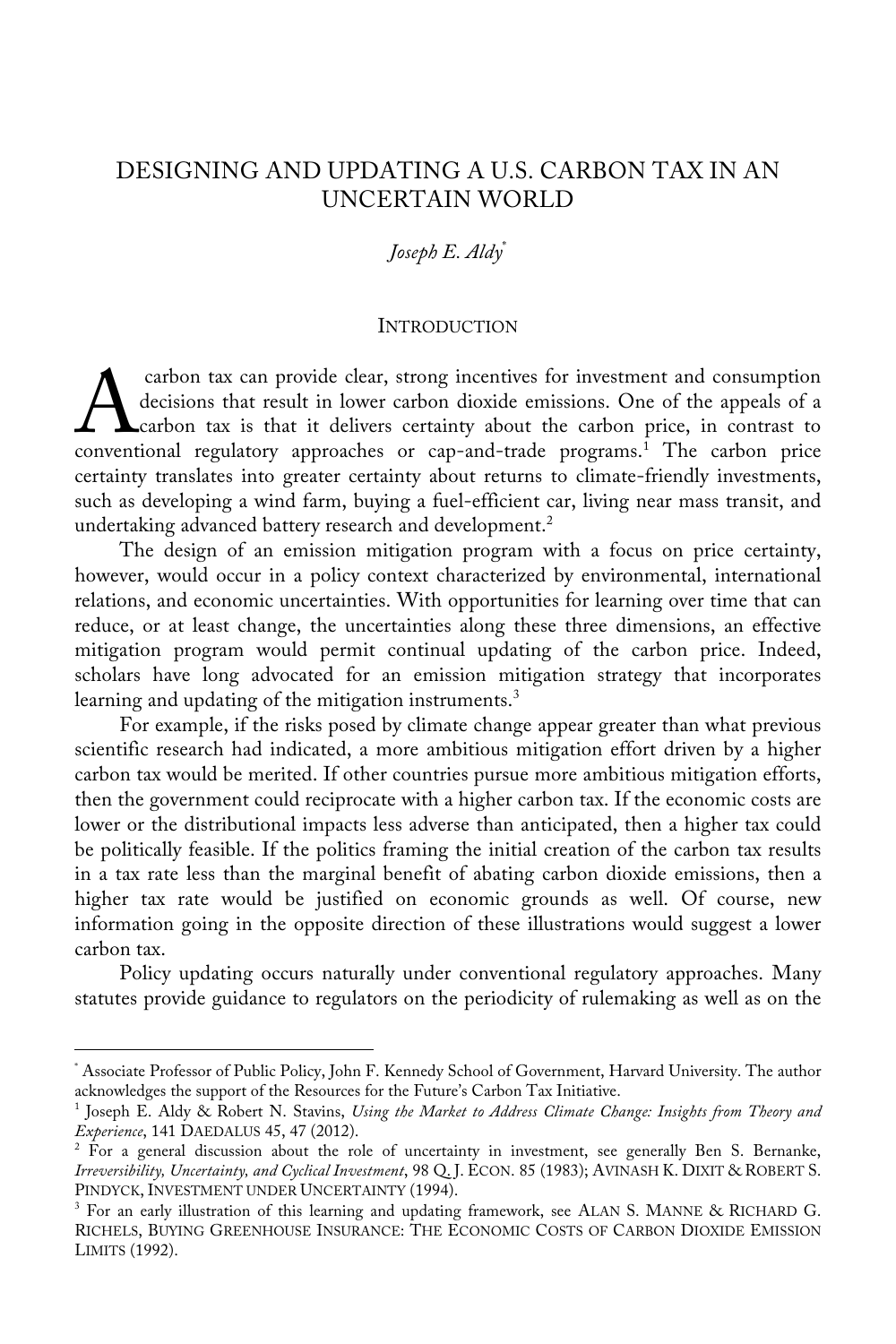criteria for setting and revising standards. For example, Congress directed the Department of Energy to review minimum energy efficiency standards for appliances every six years under the 2007 Energy Independence and Security Act.4 Under this review process, the Secretary of Energy must either publish a notice indicating that no new standard is necessary or propose a new regulation for a new standard. In addition, the New Source Performance Standards under the Clean Air Act establish a standard that reflects the extent to which emission reduction technologies have "been adequately demonstrated," a definition which necessarily evolves with innovation. <sup>5</sup> As a result, many standards are set through a specified date and the regulator has discretion to update the standard for compliance periods after the initial target date.

However, an emission mitigation program reliant on the revision of standards presents certain obstacles. In contrast to the regulatory contexts in which Congress has delegated updating authority to regulators, Congress has never delegated the setting or updating of marginal tax rates to the Treasury Department. <sup>6</sup> But, Congress, if so desired, may set a tax in a given bill to run through a specified date (e.g., a sunset provision) or indefinitely. Congress may also create a simple or complex schedule that the Department of Treasury would implement, e.g., setting income tax rates conditional on a taxpayer's level of realized income or a carbon tax rate conditional on past carbon dioxide emissions (see discussion below on this). The historic norm in the U.S. has been that any changes to that tax schedule (aside from technical adjustments, such as for inflation) can only occur through new legislation.7

Also, the uncertainty about the timing of legislative updates could have adverse economic, environmental, and diplomatic consequences. There could be long periods between updates due to Congressional gridlock—such as the 13-year gap between the 1992 and 2005 energy bills—and potentially short periods in between updates due to change of control of the U.S. Congress—such as the 2-year gap between the 2005 and 2007 energy bills. The lack of predictability in the carbon price over time could undermine business and household planning and investment. This uncertainty could increase the costs associated with a carbon tax and reduce potential environmental benefits (emissions abatement). <sup>8</sup> Moreover, uncertainty in the timing of updates may mean that the carbon tax does not adjust in response to new information and research about the environmental damages associated with climate change. Finally, idiosyncratic updates of the carbon tax could undermine a country's negotiating strategy in international climate talks, especially in the periodic updating of national emission mitigation pledges.

One approach to address these uncertainties would be to craft a carbon tax schedule in law that permits tax adjustments if specific conditions are realized. For example, Prof. Metcalf proposed a Responsive Emissions Autonomous Carbon Tax that would increase

<sup>4</sup> Pub. L. No. 110–140, § 305(a), 121 Stat. 1553 (codified with some differences in language at 42 U.S.C. § 6313(a)(6)(C) (2012)).

<sup>5</sup> 42 U.S.C. § 7411(a)(1) (2012).

<sup>6</sup> James R. Hines Jr. & Kyle D. Logue, *Delegating Tax*, 114 MICH. L. REV. 235, 253 (2015). 7 *See id.* at 257.

<sup>8</sup> Joseph E. Aldy & W. Kip Viscusi, *Environmental Risk and Uncertainty*, *in* 1 HANDBOOK OF THE ECONOMICS OF RISK AND UNCERTAINTY 601, 628 (Mark Machina & W. Kip Viscusi eds., 2014).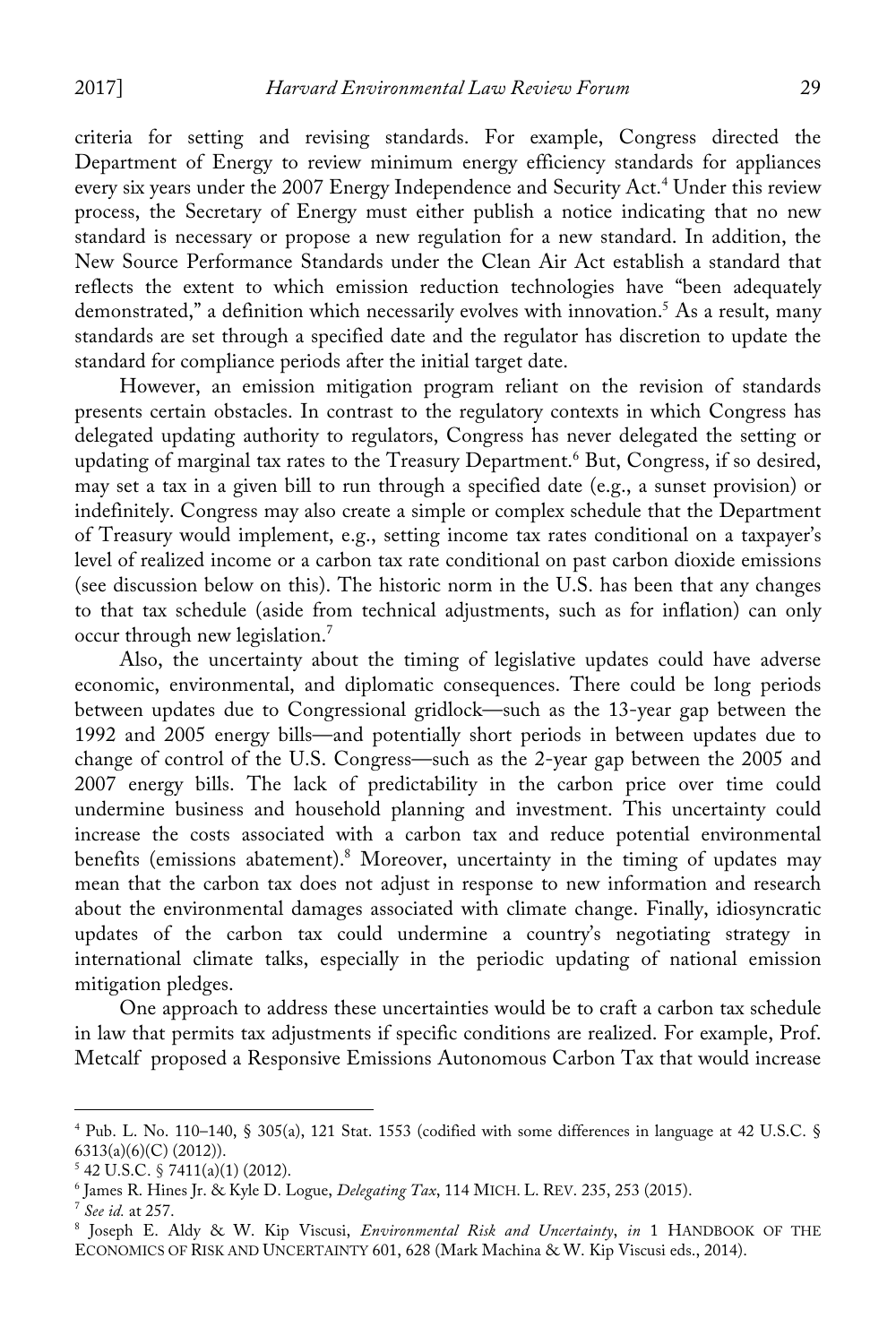the growth rate in the carbon tax over time if U.S. emissions fail to fall below specified benchmark targets.9 Dr. Hafstead et al. advance this idea with their Tax Adjustment Mechanism for Policy Pre-Commitment that would also modify the carbon tax in light of realized emission performance.10 Likewise, Dr. Murray et al. discuss various ways of increasing emissions certainty under a carbon tax, including through automatic tax rate adjustments given emission outcomes.<sup>11</sup> In my proposal, I take an alternative approach. Given the challenge in specifying the full suite of conditions that reflect all important elements of uncertainty in a tax schedule, I propose a structured discretionary approach instead of the rule-based approach proposed by Prof. Metcalf and Dr. Hafstead. While these are two distinct approaches to addressing uncertainty, they are not necessarily mutually exclusive. An adjustment schedule based on emissions could be coupled with the broader review and updating considered in this Essay.

The Essay is structured as follows: Part I describes how carbon tax design can promote predictable climate change policy. To make concrete how a carbon tax could be updated, Part II describes a proposal for institutionalizing periodic review and updating of the carbon tax. Part III elaborates how the review of climate science, international relations, and economics would inform the updating of the carbon tax. Part IV describes the relationship between a domestic carbon tax and multilateral climate policy, especially how such an updating approach can leverage greater emission mitigation ambition by international partners under the Paris Agreement.

# I. PROMOTING PREDICTABLE CARBON PRICING POLICY

Ensuring predictability in carbon tax policy is essential to driving technological development and deployment. Firms will make better investment decisions, families and individuals will make plans that best suit their preferences, and innovators will focus efforts on carbon-oriented inventions when they can form expectations about how a climate policy will impact the quality, variation, and prices in goods and services. A predictable climate policy can increase the likelihood that their expectations are in line with what is subsequently realized in markets. Moreover, to the extent that a predictable policy creates a political constituency for its continuation, the more likely it is to endure politically.12

The need for predictability implicates two elements of carbon tax design. First, a carbon tax should be designed so that the tax is in place for many years into the future. As in past Congressional bills, this could take the form of setting the tax in the first year and then establishing an annual percentage change to the tax that applies in perpetuity, or until changed by a future Congress.<sup>13</sup> For example, the tax rate per ton of carbon dioxide

<sup>9</sup> Gilbert E. Metcalf, *Cost Containment in Climate Change Policy: Alternative Approaches to Mitigating Price Volatility*, 29 VA. TAX REV. 381, 391–92 (2009).

<sup>10</sup> Marc Hafstead et al., *Adding Quantity Certainty to a Carbon Tax Through a Tax Adjustment Mechanism for Policy Pre-Commitment*, 41 Harv. Envtl. L. Rev. F. 41 (2017).

<sup>&</sup>lt;sup>11</sup> Brian C. Murray et al., *Increasing Emissions Certainty Under a Carbon Tax*, 41 HARV. ENVTL. L. REV. F. 14 (2017).

<sup>12</sup> Ann E. Carlson & Robert W. Fri, *Designing a Durable Energy Policy*, 142 DAEDALUS 119, 122 (2013). 13 For illustrations of this form of a carbon tax, see S. 2399, 114th Cong. § 101 (2015); H.R. 2202, 114th Cong. § 2 (2015); S. 1548, 114th Cong. § 2 (2015).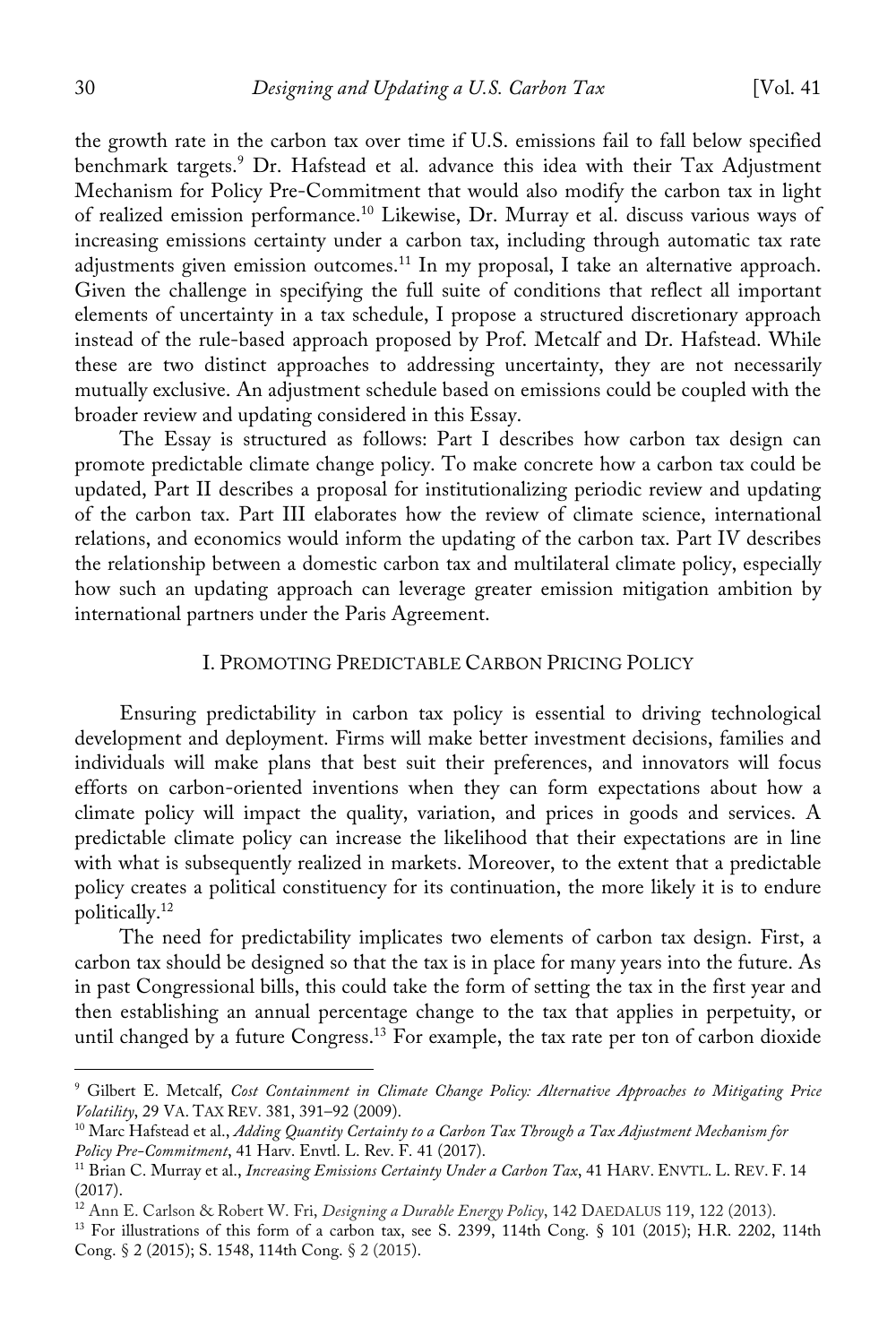would be initially set at  $X$  dollars per ton, and would increase by  $Y$  percent each year. This differs from cap-and-trade and command-and-control regulations in which prices are not pre-determined; historical experience shows dramatic cap-and-trade allowance price volatility.14

Second, a durable carbon tax should be adjusted in light of new information. As the science of climate change improves, as we learn more about the costs of reducing greenhouse gas emissions, and as the U.S. continues to cooperate with other countries in international climate policy, there may be reasons to adjust the carbon tax. For example, if scientific research suggests that adverse climate change impacts are likely to be more severe than previously believed, then a higher carbon tax could be justified. If the costs to the economy of reducing emissions are greater than initially anticipated, then a lower carbon tax could be justified. If the rest of the global community implements ambitious emission mitigation programs, then the U.S. could reciprocate by ramping up its carbon tax. Explicitly establishing these conditions as the basis for updating the carbon tax could ensure the predictability of U.S. carbon tax policy.

# II. THE PROPOSAL: INSTITUTIONALIZING CARBON TAX UPDATING

The primary objective of a carbon tax is to drive emissions abatement in order to mitigate climate change risks. The global nature of the problem, however, requires emission reduction efforts around the world. Structuring the U.S. climate change policy program in the way described above can both send the necessary price signals throughout the economy to reduce U.S. carbon dioxide emissions and create the incentives to leverage meaningful mitigation efforts abroad. Moreover, updating the carbon tax to account for advances in our understanding of climate change ensures that the tax rate is set appropriate to the challenge. This approach provides the opportunity—and creates the transparency and associated accountability—for the government to update the carbon tax when necessary.

The proposed carbon tax updating occurs in three steps: (1) reporting, (2) proposing a Congressional resolution, and (3) legislative action. The Environmental Protection Agency ("EPA"), the Department of the Treasury ("Treasury"), and the Department of State ("State") would undertake analysis and submit reports to the Congress. The EPA report would focus on climate science, surveying the latest research, highlighting key uncertainties, and noting how the science has evolved since the carbon tax policy was last set. The Treasury report would focus on the carbon tax's economic costs and benefits (net social benefits as well as distributional impacts), its cost-effectiveness, the revenue implications of the carbon tax, and the effect of the tax on carbon dioxide emissions. The State Department report would focus on the emission mitigation efforts in other countries, the plans of other nations to update their domestic mitigation programs, and progress under the 2015 Paris Agreement. While each of these agencies would be the lead agency responsible for drafting and submitting its report to Congress, they would be expected to consult with and draw expertise from other government agencies in their assignments. For example, EPA could draw on expertise on the science and impacts of

<sup>14</sup> *See* Aldy & Viscusi, *supra* note 8, at 628.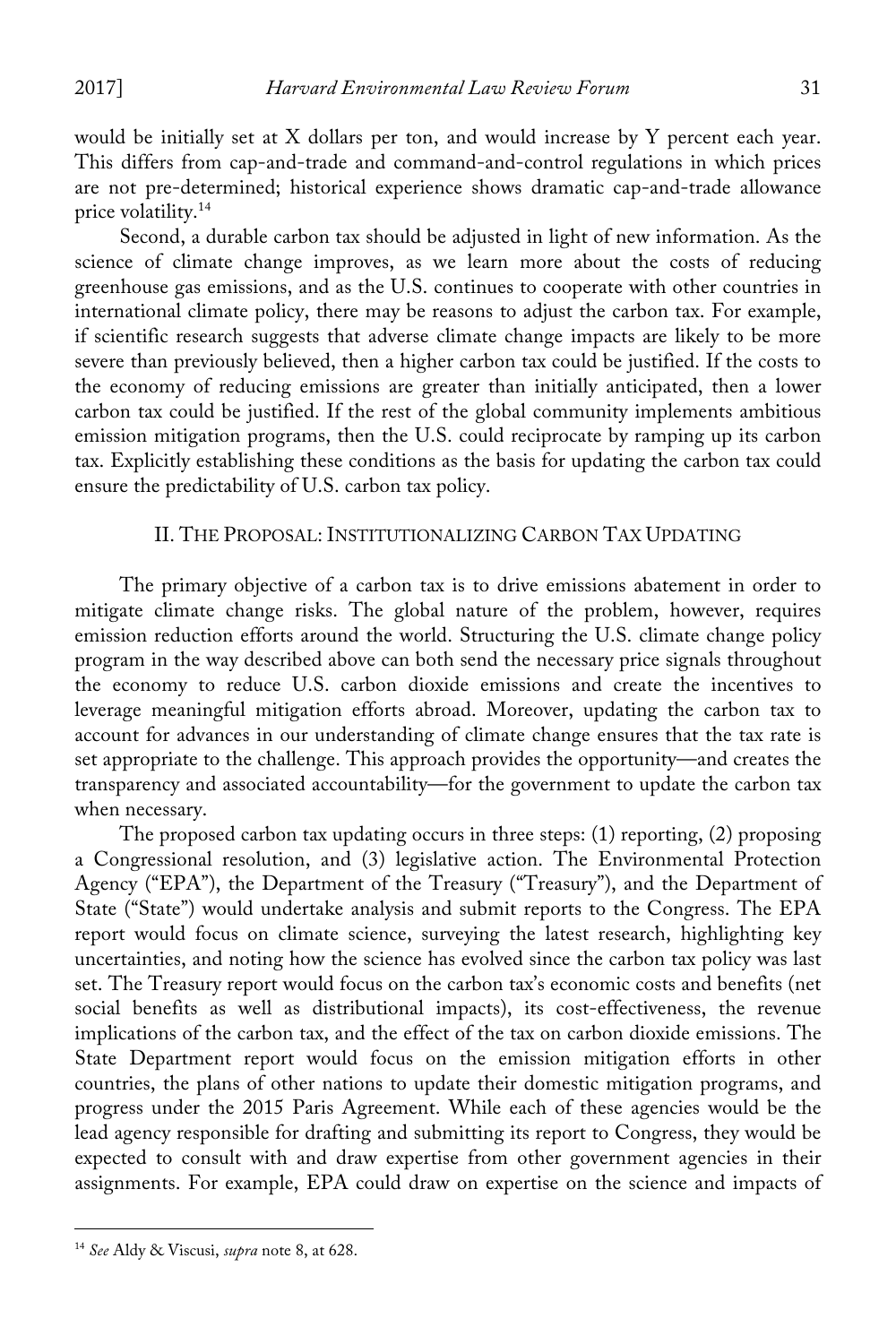climate change from agencies participating in the U.S. Global Change Research Program and the Treasury Department could draw from data and expertise at the EPA on carbon dioxide emissions.

Based on the key findings in these reports, the President would submit a recommendation to Congress on whether and how to adjust the carbon tax. This recommendation would be constrained by: (1) applying no earlier to the carbon tax schedule than a fixed number of years in the future; and (2) applying to only the level of the tax rate  $(X)$  and/or the annual percentage change  $(Y)$ . The recommendation would take the form of a joint resolution that would not be subject to amendment.<sup>15</sup> Moreover, the statute authorizing the carbon tax and this updating process would specify the legislative mechanisms such that the updating resolution could come to the floor of each house of Congress without explicit action by Congressional leadership or committees of jurisdiction. The authorizing statute could also specify the number of days by which the updating resolution must be subject to floor consideration. As a revenue-oriented piece of legislation, the resolution would need to originate in the House of Representatives. In the event that Congress votes down the resolution based on the President's proposal, then the status quo tax schedule would remain U.S. law.

The statute authorizing this presidential recommendation would provide guidance on its frequency. Specifically, Congress could direct the Executive Branch to report on the findings and submit a resolution for proposed changes to the carbon tax on a schedule in line with the periodic review and updating of nations' emission mitigation pledges (socalled Nationally Determined Contributions) under the Paris Agreement.<sup>16</sup> This would result in a review and consideration of updates to the carbon tax every five years. The Congressional guidance in the authorizing statute would also call on the President to recommend an updated proposal before the next round of emission mitigation pledging in the climate change negotiations.<sup>17</sup> In this case, the review of the carbon tax could be part of the broader review and updating of the country's Nationally Determined Contribution.

The President could request Congressional consideration of the resolution after the most recent round of emission mitigation pledging in the international climate talks. If the pledging round results in ambitious and comparable domestic mitigation contributions by other major parties to the negotiations, the President may offer a strong endorsement of the carbon tax updating proposal. If the pledging round results in less ambitious or non-comparable mitigation actions by other countries, then the President may suggest that Congress send a signal by voting down the proposal.

<sup>&</sup>lt;sup>15</sup> For more information about resolutions that are not subject to amendment or filibuster, see infra notes 18–30 and accompanying text.

<sup>16</sup> Framework Convention on Climate Change, *Adoption of the Paris Agreement*, U.N. DOC. FCCC/CP/2015/L.9/REV.1 (Dec. 12, 2015), https://perma.cc/5ZRS-4NP3 [hereinafter *Paris Agreement*]. Paragraph 9 of Article 4 calls for parties to the agreement to communicate its national contributions every five years.

<sup>&</sup>lt;sup>17</sup> Submitting the resolution to Congress prior to the next round of climate change negotiations serves to bind the hands of the negotiators in a constructive manner. *See, e.g.*, Robert D. Putnam, *Diplomacy and Domestic Politics: The Logic of Two-Level Games*, 42 INT'L ORG. 427, 435–41 (1988) (discussing that in a two-level negotiation, a small domestic win-set, in which any modification to the domestic agreement counts as a rejection, can be a bargaining advantage on the international stage).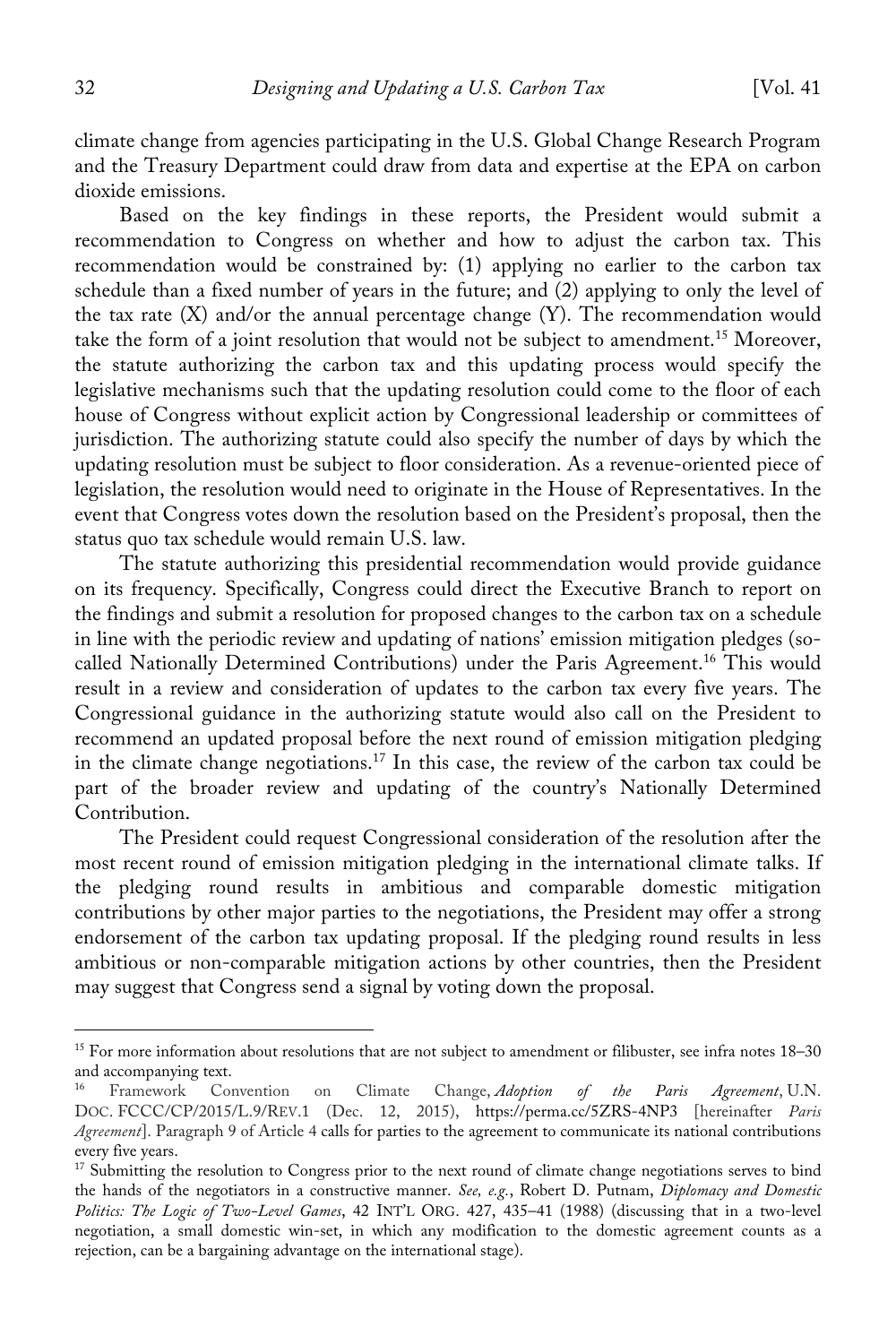This approach to carbon tax updating has several important analogues in existing regulatory, trade, and monetary policy frameworks. For example, the substantive reports from the executive branch to inform Congressional action is the norm under the Congressional Review Act<sup>18</sup> and trade promotion authority. Under the Congressional Review Act, agencies are required to submit the final rules and accompanying costbenefit analysis for all "major" rules (typically based on surpassing an economic impact threshold).19 Members of Congress may review the rule and analysis before deciding whether to sponsor resolution of disapproval, which would effectively block the final rule from taking effect.<sup>20</sup> Under the Bipartisan Congressional Trade Priorities and Accountability Act of  $2015<sub>1</sub><sup>21</sup>$  a number of reports to Congress are required in consideration of negotiated trade agreements. For example, in conjunction with the submission of a negotiated trade agreement for Congress' consideration, the President must also provide supporting information that explains and justifies the agreement in light of the trade policy objectives delineated by Congress in this statute.<sup>22</sup> In addition, if the President requests a three-year extension of the trade authorities' procedures, then the President, the Advisory Committee for Trade Policy and Negotiations, and the International Trade Commission must submit reports to inform Congress in its oversight and consideration of whether to sponsor a resolution of disapproval.<sup>23</sup>

To facilitate the predictability of these Presidential recommendations, the law authorizing the carbon tax could also require EPA, Treasury, and the State Department to issue principles for carbon tax adjustments and "forward guidance." These agencies would identify the data and analyses that they consult in formulating their recommendation to the President, and, in periodic communications, note how they are interpreting the evolving evidence. For example, if these agencies submit a major report every five years to accompany a Presidential recommendation for a resolution, then they could also issue annual reports to inform the adjustment of expectations over time. Just as the Federal Reserve System's Federal Open Market Committee attempts to communicate its policy and the underlying evidentiary basis for its policy position so as to minimize surprises to the business and financial communities,<sup>24</sup> these annual reports could permit firms to update expectations over the likely carbon tax proposal. To guide the agency development of principles, Congress could also state key principles that the agencies should employ and, as necessary, elaborate. This would be akin to guidance on negotiating objectives in trade promotion authority legislation.

Constraining future legislative consideration of the carbon tax updating resolution could also be analogous to how the Congressional Review Act and the Trade Act of 1974 constrain legislative consideration of regulations and trade deals. Under the Congressional Review Act, Congress may pass a disapproval resolution, based on a

- 
- <sup>23</sup> *Id.* §§ 2151, 2155 (2012).

<sup>18</sup> Congressional Review Act, 5 U.S.C. §§ 801–802 (2012).

<sup>19</sup> *Id.* § 801 (2012). 20 *Id.* § 802 (2012).

<sup>&</sup>lt;sup>21</sup> Bipartisan Congressional Trade Priorities and Accountability Act of 2015, 19 U.S.C. §§ 4201–4210 (2012).<br><sup>22</sup> *Id.* § 2213 (2012).

<sup>24</sup> *See* KATHERINE FEMIA ET AL., FED. RESERVE BANK OF N.Y., THE EFFECTS OF POLICY GUIDANCE ON PERCEPTIONS OF THE FED'S REACTION FUNCTION (Staff Report no. 652, 2013).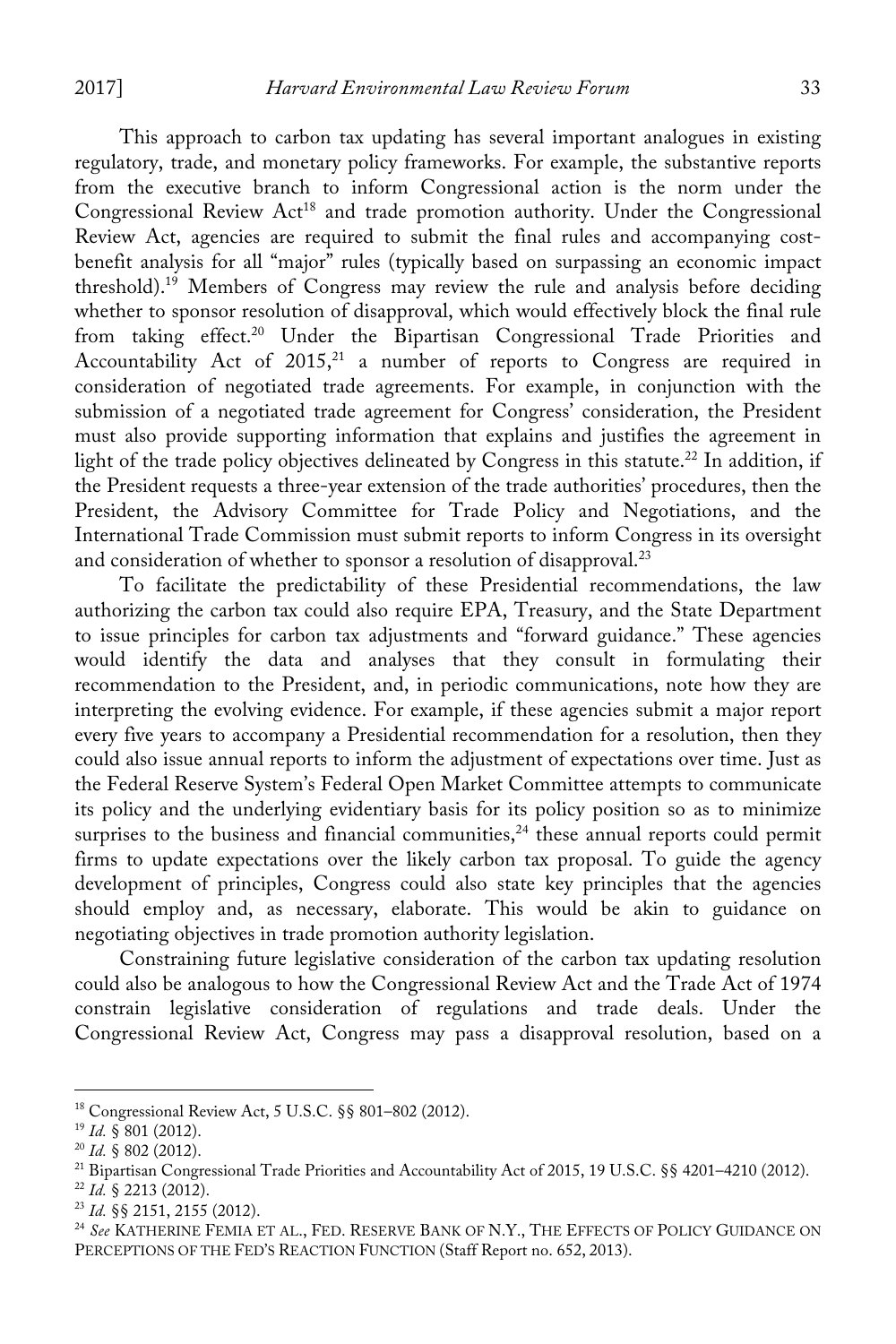resolution template specified in the law, to preclude a regulation from taking effect.<sup>25</sup> The disapproval resolution is time-limited, not subject to amendment, and may be discharged out of committee without committee action.<sup>26</sup> The law proscribes the use of the filibuster and limits the time for debate in the Senate.<sup>27</sup> Likewise, dating back to the mid-1970s, Congress has granted trade promotion authorities to the executive branch that allow for a trade deal to be automatically introduced through an implementing bill that would receive a vote on the floor of both houses of Congress.28 The most recent trade promotion authority law continues the use of the expedited process first authorized in the Trade Act of 1974, which requires a vote subject to a time-limit, prohibits amendments to the proposed trade deal, and proscribes House Rules Committee and Senate filibuster options.29 Similarly, a carbon tax statute could specify that the President's recommendation would automatically be introduced as implementing legislation based on a statutory template. The resolution would originate in the Ways and Means Committee of the House of Representatives and, just as in the case of the trade promotion authorities, the statute could specify the nature of the rules governing amendments, the need for committee discharge, the basis for floor consideration, the length of floor debate, and the potential role of the Senate filibuster.

# III. COMPILING THE INFORMATION TO SUPPORT SMART TAX UPDATES

This Part describes in greater detail the EPA, Treasury, and State reports that provide the basis for the Presidential recommendation for updating the carbon tax and inform Congressional deliberations of the updating proposal.

#### *A. EPA: Incorporating and Communicating the Latest Insights from Climate Science*

A carbon tax is intended to drive emission reductions and mitigate the risks posed by climate change. While the effect of anthropogenic greenhouse gas emissions on the global climate is well understood in the relevant scientific disciplines,<sup>30</sup> there are still important uncertainties about the timing, location, and severity of climate change impacts.31 As scientific research continues and as the world warms in response to higher atmospheric concentrations of greenhouse gases, some of the uncertainties about climate change impacts will be resolved. Reviewing and synthesizing the latest insights from climate science can provide a key evidentiary basis for the carbon tax policy.

 $25$  5 U.S.C. § 802 (2012).

<sup>26</sup> *Id.*

<sup>27</sup> *Id.*

<sup>&</sup>lt;sup>28</sup> IAN F. FERGUSSON & RICHARD S. BETH, CONG. RESEARCH SERV., R43491, TRADE PROMOTION AUTHORITY (TPA): FREQUENTLY ASKED QUESTIONS 1 (2015).

<sup>29</sup> 19 U.S.C. § 2191.

<sup>30</sup> *Summary for Policymakers*, *in* INTERGOVERNMENTAL PANEL ON CLIMATE CHANGE, CLIMATE CHANGE 2013— THE PHYSICAL SCIENCE BASIS: CONTRIBUTION OF WORKING GROUP I TO THE FIFTH ASSESSMENT REPORT OF THE IPCC 3, 3–29 (2013).

<sup>31</sup> *See* INTERGOVERNMENTAL PANEL ON CLIMATE CHANGE, CLIMATE CHANGE 2013: THE PHYSICAL SCIENCE BASIS 114 (2013).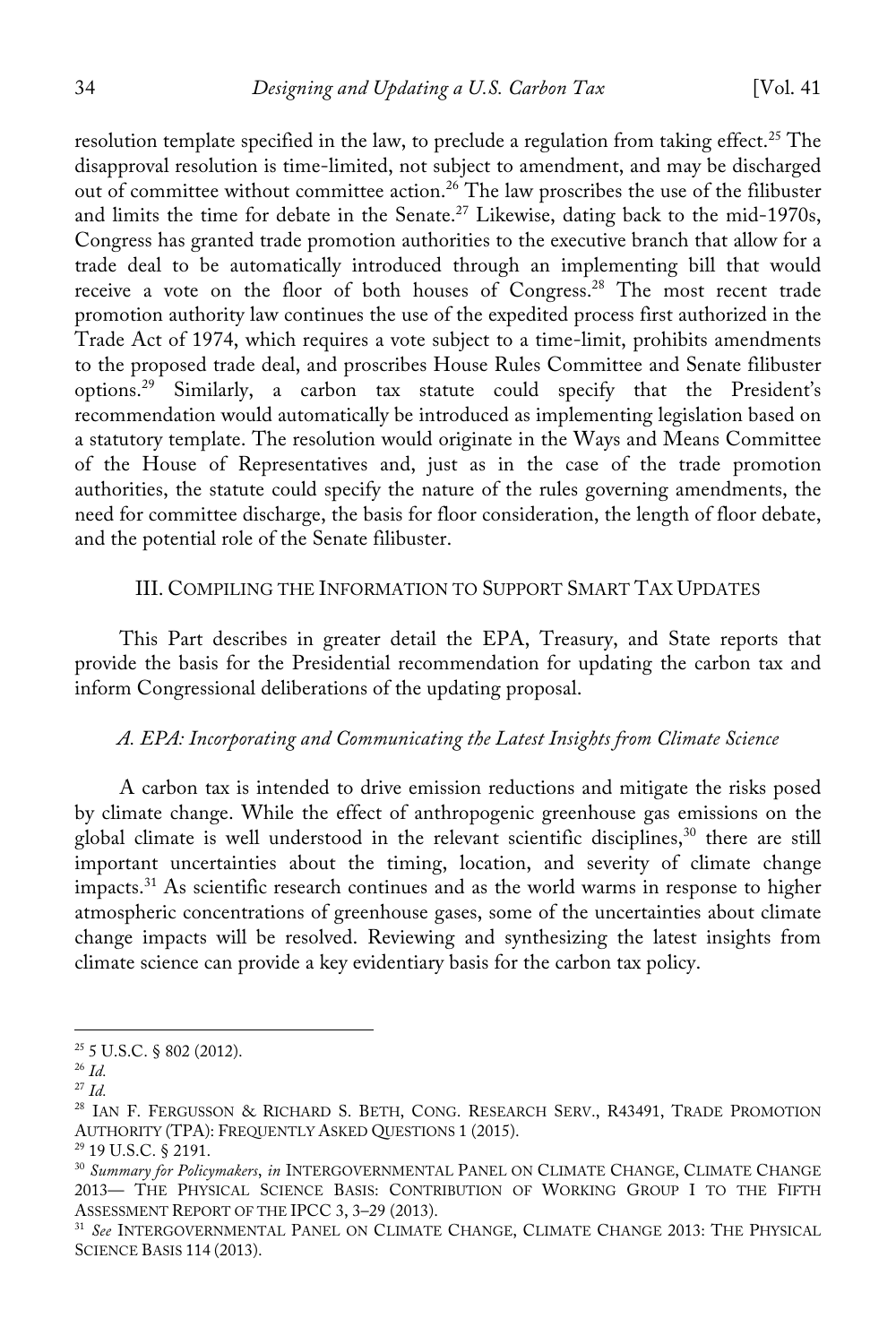$\overline{a}$ 

Learning about climate science could highlight whether the carbon tax and its trajectory under current law would be too high, too low, or about right. For example, if the innovations in climate science suggest that climate change is becoming worse compared to our earlier understanding, then that would serve as the basis for calling for a higher carbon tax (and/or greater rate of annual increase). If climate research suggests the opposite, then it would justify a lower carbon tax.

The review of climate science and impacts would also examine the efficacy and costs of adaptation. More effective adaptation efforts translate into lower climatic damages for a given amount of global warming. More extensive adaptation efforts also likely require greater resources. Characterizing adaptation response functions of individuals, firms, and governments may improve the understanding of and precision in estimating the benefits of emission abatement under a carbon tax. 32

The review of the climate science also provides an opportunity to communicate the climate change problem—and how government policy is addressing the problem—to the general public. EPA's report to Congress should be disseminated to the public through a variety of channels. Interactive websites could illustrate the insights from the latest climate science in an accessible and geographically specific manner. Scientific experts from the federal government could brief stakeholders and representatives of state and local governments. Outreach via field hearings, social media, educational materials, and op-eds could further serve to communicate climate science to the public. This could build on previous and ongoing efforts by the National Academy of Sciences and the U.S. Global Change Research Program.33 Moreover, this outreach should examine ways of best communicating information to grassroots stakeholders and the lay public.

#### *B. Treasury: Evaluating the Impacts of Domestic Carbon Tax Policy*

The majority of U.S. national environmental policy operates through regulations. Under presidential executive orders dating back to the Reagan Administration, regulatory impact analyses ("RIA") accompany major rulemakings. $34$  For example, the Environmental Protection Agency published a draft RIA with the proposed rulemaking for the Clean Power Plan in 201435 and a final RIA with the final Clean Power Plan rule

<sup>32</sup> Joseph E. Aldy, *Pricing Climate Risk Mitigation*, 5 NATURE CLIMATE CHANGE 396, 397 (2015).

<sup>&</sup>lt;sup>33</sup> For example, see NAT'L RESEARCH COUNCIL, AMERICA'S CLIMATE CHOICES (Nat'l Acad. Press ed., 2011), https://perma.cc/TCG9-X8LC, and related outreach.

<sup>34</sup> President Reagan issued Exec. Order No. 12,291, 46 Fed. Reg. 13193 (Feb. 19, 1981), establishing the norm for the use of cost-benefit analysis as an input to regulatory decision-making. President Clinton later issued Exec. Order No. 12,866, 58 Fed. Reg. 51735 (Oct. 4, 1993), on Regulatory Planning and Review, superseding Exec. Order 12,291. Administrations since 1993 have used E.O. 12,866 to guide their analysis and review of executive branch agency regulations. *See* Christopher DeMuth, *OIRA at Thirty*, 63 ADMIN. L. REV. 15, 15–16 (2011).

<sup>35</sup> *See* Carbon Pollution Emission Guidelines for Existing Stationary Sources: Electric Utility Generating Units, 79 Fed. Reg. 34,830 (proposed June 18, 2014) (to be codified at 40 C.F.R. pt. 60); EPA, DRAFT REGULATORY IMPACT ANALYSIS FOR THE PROPOSED CARBON POLLUTION GUIDELINES FOR EXISTING POWER PLANTS AND EMISSION STANDARDS FOR MODIFIED AND RECONSTRUCTED POWER PLANTS (2014).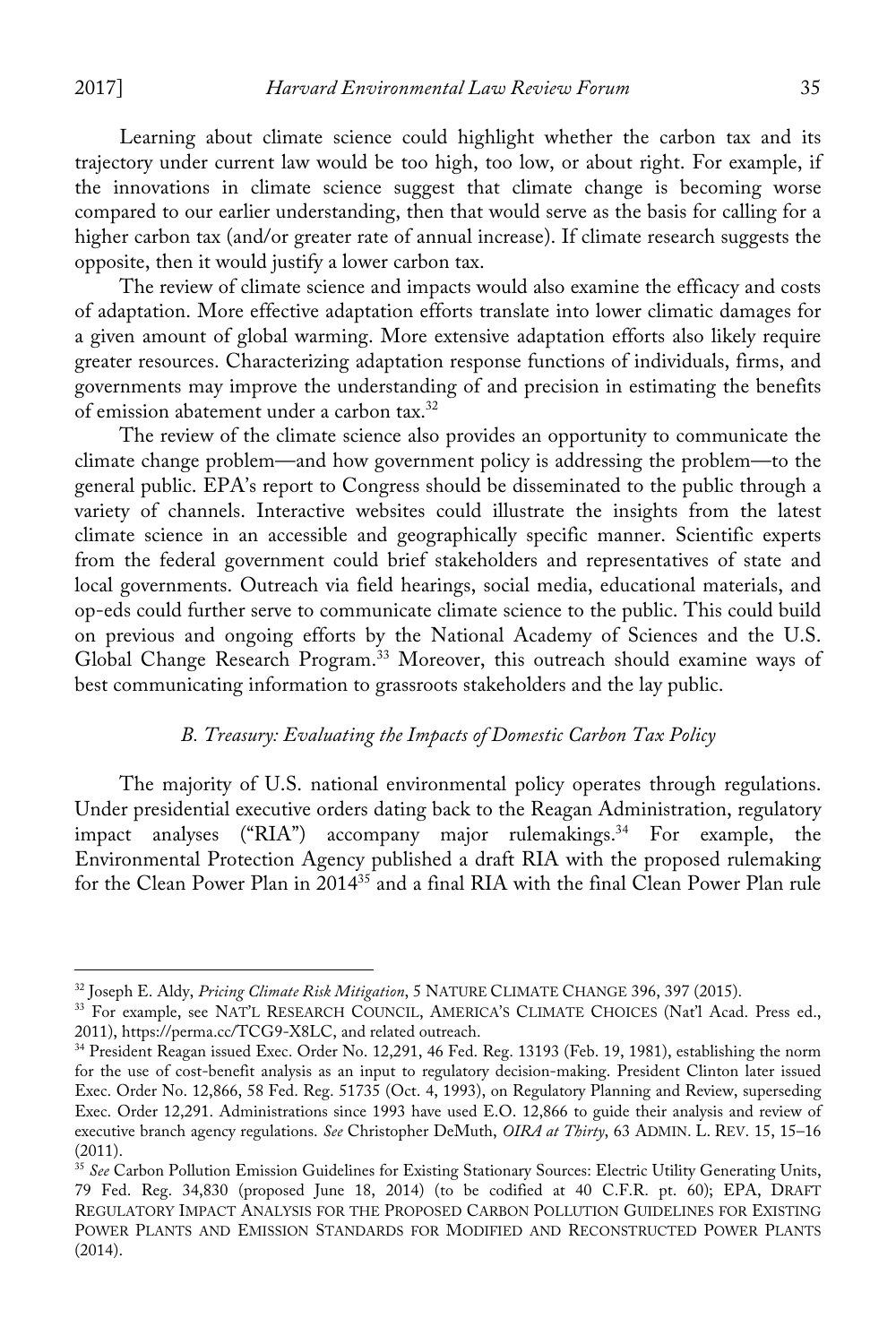in 2015.36 These analyses show the impacts of the rule on the targeted environmental problem—e.g., carbon dioxide emissions—and quantify the costs and benefits of realizing this outcome. The RIAs can illustrate if a regulation will correct a market failure, such as pollution, and improve social welfare (i.e., increase net social benefits). Some analyses also show the uncertainties around these estimates as well as their distributional impacts.<sup>37</sup> The draft RIAs provide an opportunity for public comment on the methods, assumptions, and data inputs. The development of the RIAs also informs both the regulator as it is designing the rule and other agencies with a stake in the matter (who participate in the interagency review of the rule coordinated by the OMB).

In contrast, there is no analogous review of the economic impacts of tax policy. Aside from revenue estimates undertaken by the Treasury Department and the Joint Committee on Taxation, the government does not systematically analyze the efficacy, costs, and benefits of a change in tax policy.38

Even if a tax policy is motivated by the need to correct a market failure, there are no government-mandated assessments of the tax policy's net social benefits. While economists may view cap-and-trade and carbon tax as very similar instruments to implement carbon pricing,<sup>39</sup> the nature of the analysis, review, and transparency that they trigger under current government practice differ dramatically since one is a regulatory instrument and the other is a tax instrument.

Thus, the envisioned evaluation of the impacts of domestic carbon tax policy by the Treasury Department in this proposal would attempt to replicate the RIA typically associated with a rulemaking. Moreover, the evaluation of carbon tax policy performance would be akin to retrospective review of regulations—a process of ex post assessment of rules that has occurred idiosyncratically dating back to the 1970s.<sup>40</sup> The review and analysis by Treasury could simultaneously serve as an ex post review of the carbon tax to date and an ex ante analysis of various alternatives for the carbon tax going forward, including the option of the carbon tax under current law. The Treasury analysis could follow the procedures that the OMB recommends to agencies for the conduct of RIAs under OMB Circular A-4.41 Indeed, the norm for reports to Congress is for the OMB to conduct an interagency review of the report, so this would be consistent with current practice.42

This proposal creates a parallel approach to analysis and transparency of the impacts of a carbon tax relative to what would occur under cap-and-trade or any other regulatory

<sup>36</sup> *See* Carbon Pollution Emission Guidelines for Existing Stationary Sources: Electric Utility Generating Units, 80 Fed. Reg. 64,661 (Oct. 23, 2015) (to be codified at 40 C.F.R. pt. 60); EPA, REGULATORY IMPACT ANALYSIS FOR THE CLEAN POWER PLAN FINAL RULE (EPA-452/R-15-003) (2015).

<sup>37</sup> *See* OFFICE OF MGMT. & BUDGET, CIRCULAR A-4 (Sept. 17, 2003), https://perma.cc/m9H7-GUT4; OFFICE OF INFO. & REGULATORY AFFAIRS, REGULATORY IMPACT ANALYSIS: A PRIMER (2011).

<sup>&</sup>lt;sup>38</sup> There does not appear to be a meaningful discussion of the omission of this kind of analysis in government policy-making in the academic literature.<br><sup>39</sup> Joseph E. Aldy et al., *Designing Climate Mitigation Policy*, 48 J. ECON. LITERATURE 903, 918 (2010).

<sup>40</sup> JOSEPH E. ALDY, LEARNING FROM EXPERIENCE: AN ASSESSMENT OF THE RETROSPECTIVE REVIEWS OF AGENCY RULES AND THE EVIDENCE FOR IMPROVING THE DESIGN AND IMPLEMENTATION OF REGULATORY POLICY 27 (2014).

<sup>&</sup>lt;sup>41</sup> OFFICE OF MGMT. & BUDGET, CIRCULAR A-4, *supra* note 37.<br><sup>42</sup> It should be noted that it is typically different parts of OMB that coordinate the review of regulatory proposals and coordinate review of reports to Congress.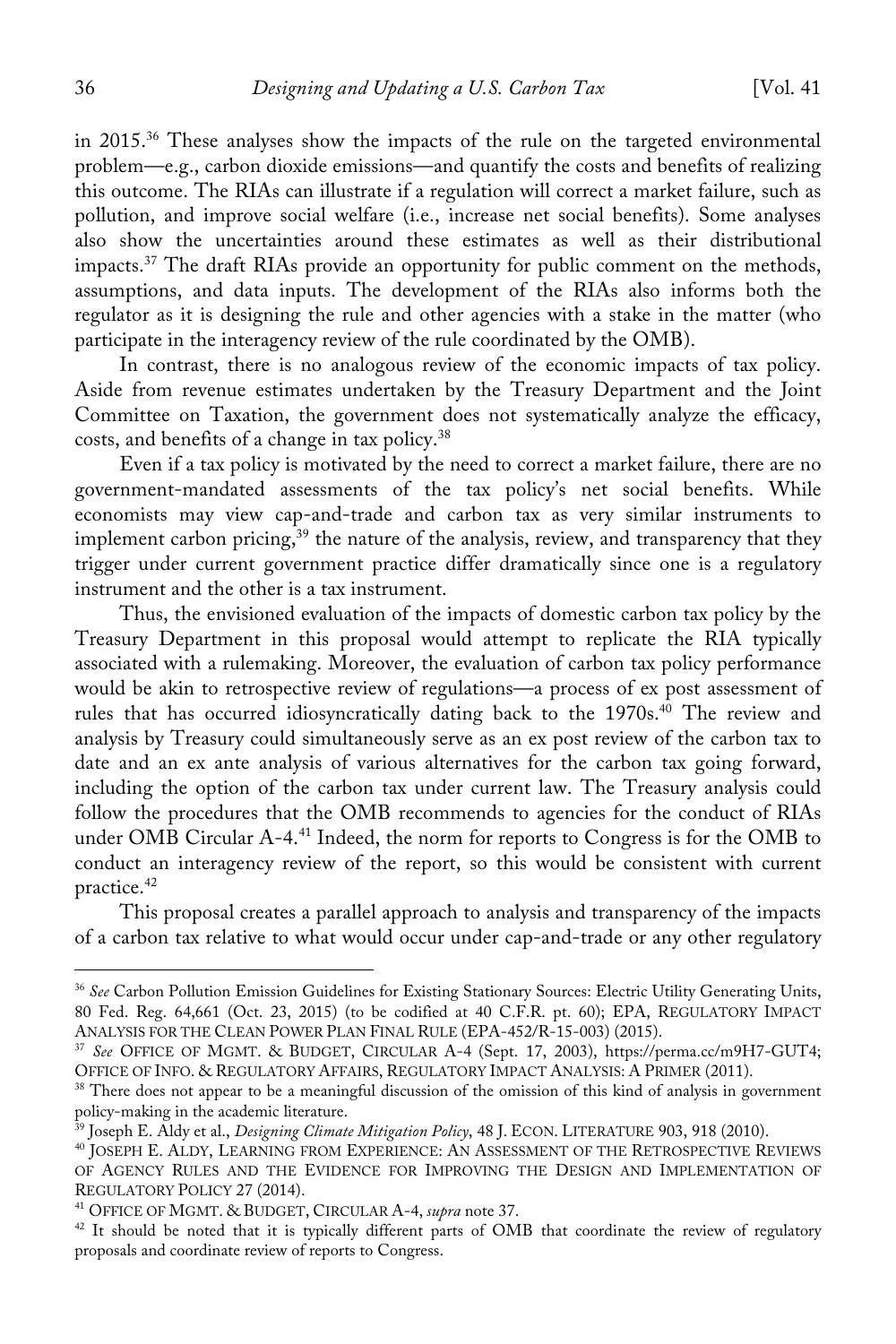approach. Doing so, however, creates a distinction in analysis of this carbon tax instrument and other tax instruments. There could be a concern that imposing such analytic requirements on a carbon tax, but not on other non-climate tax provisions and revenue-raisers, could place an undue burden on the carbon tax. While it is beyond the scope of this Essay, the public and our democratic processes could benefit from a more transparent assessment of various tax provisions, especially those that target market failures and act as alternatives to regulatory approaches in correcting market failures.

The outputs from the Treasury analysis could inform the work of the State Department by providing key data inputs as the State Department compares U.S. mitigation efforts under the carbon tax to the mitigation efforts under other countries' domestic programs. Moreover, the Treasury work could feed into the multilateral transparency mechanism under the Paris Agreement and illustrate best practice methods for reviewing and reporting on domestic climate policies.

# *C. State: Assessing Other Countries' Mitigation Efforts*

The 2015 Paris Agreement, representing the consensus of virtually every nation in the world,<sup>43</sup> reflects the culmination of a six-year pivot toward a "pledge and review" regime in global climate policy. The key elements of the Paris Agreement reflect longstanding U.S. interests—a respect for sovereignty in how each country pledges voluntary emission mitigation contributions to the global effort to combat climate change<sup>44</sup> and a focus on transparency in implementation to assess whether all major partners undertake comparable efforts.45 In contrast to all previous international agreements, more than 180 nations have pledged to reduce their greenhouse gas emissions under the Paris framework.

Success of international climate change policy under the Paris Agreement is premised on the theory of mutually reinforcing successive ambition: if a country takes a step forward in mitigating its emissions and if it observes its peers, neighbors, and trading partners taking similarly meaningful steps, then it would be that much more likely that the country will take an even more ambitious second step on mitigation. The outcome in Paris has enshrined the pledged contributions of countries for that first step.<sup>46</sup> The task going forward will center on ensuring that there is credible transparency concerning the actions of peers, neighbors, and trading partners to give countries the confidence—and to address the concerns of their domestic stakeholders and publics—that they are moving in lockstep with the rest of the international community. If the implementation of the Paris Agreement can achieve this dynamic over time, then it will succeed in delivering progressively more ambitious emission mitigation in the effort to combat climate change.<sup>47</sup>

<sup>&</sup>lt;sup>43</sup> North Korea is the only UN member that is not a party to the UN Framework Convention on Climate Change, the foundational treaty for the Paris Agreement.

<sup>44</sup> Paris Agreement, *supra* note 16, at art. 4.

<sup>45</sup> *See* Paris Agreement, supra note 16, at art. 13.

<sup>46</sup> *See* Paris Agreement, supra note 16, at art. 4.

<sup>47</sup> *See* Joseph E. Aldy, *Living Mitigation Plans: the Co-Evolution of Mitigation Pledge and Review* 1–21 (Harvard Project on Climate Agreements, Discussion Paper ES 16-5, 2016).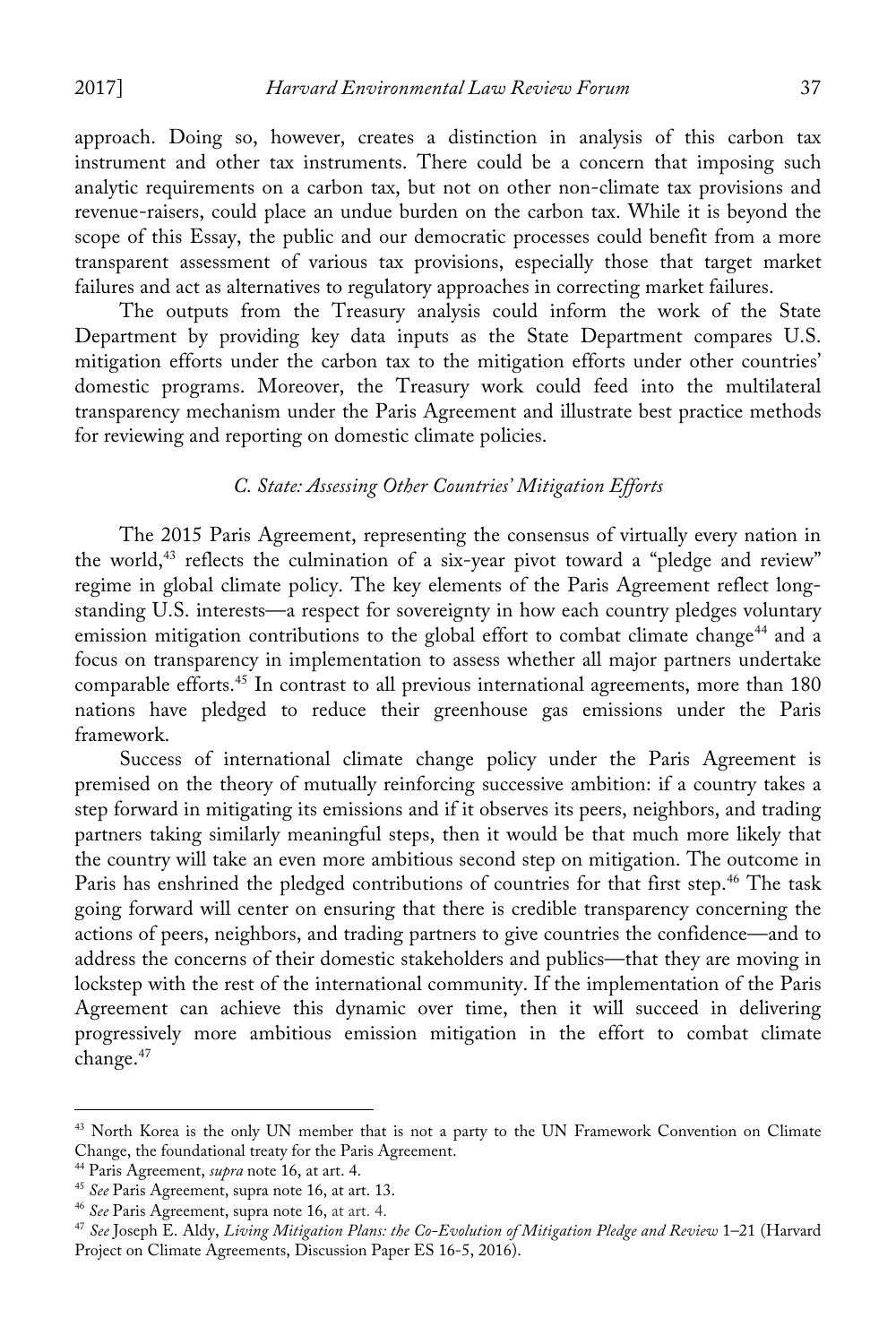The Paris Agreement calls for a transparency mechanism to provide information on countries' performance in delivering on their mitigation pledges.<sup>48</sup> The poor track record on transparency in the international climate negotiations<sup>49</sup> suggests that the transparency regime may be "incomplete" for quite some time. As a result, individual countries as well as non-governmental entities—academics, civil society, and the business community may play an important role in filling in the gaps of this regime. In particular, U.S. stakeholders and the general public may prefer a more rigorous evaluation by the U.S. government than an incomplete review through the UN Framework Convention on Climate Change.

Such a review could serve as the model for an effective transparency mechanism. This could include a framework for comparing the mitigation effort of other countries to the U.S. carbon tax and related implementation of its emission mitigation pledge.<sup>50</sup> The use of a carbon tax as the primary tool to deliver emission mitigation in the U.S. would facilitate the use of explicit and estimated carbon prices as the basis for comparing the ambition of mitigation implementation efforts in other countries. This would also have important implications for considerations of any adverse competitiveness impacts of differential domestic mitigation programs among the U.S.' major trade partners.

Finally, the review of other countries' mitigation efforts could be forward-looking in its assessment of what other countries may be expected to do in their respective domestic mitigation programs. This could provide a reference point or even a benchmark for any adjustments to the carbon tax.

# IV. LEVERAGING GREATER EMISSION MITIGATION

Under the 2015 Paris Agreement, countries have pledged emission mitigation goals through 2025 or 2030 and agreed to a process of reviewing and updating their pledges every five years.<sup>51</sup> The process of reviewing and updating the domestic carbon tax could serve as a key component of a nation's consideration of an updated mitigation contribution. Moreover, the design of a carbon tax updating process in the U.S. would, by necessity, require Congressional action. Integrating the constraints of domestic policymaking and politics on U.S. participation in international negotiations could strengthen the U.S. negotiating position. 52

<sup>48</sup> *See* Paris Agreement, *supra* note 16, at art. 13.

<sup>49</sup> *See* CLARE BREIDENICH & DANIEL BODANSKY, PEW CENTER ON GLOBAL CLIMATE CHANGE, MEASUREMENT, REPORTING, AND VERIFICATION IN A POST-2012 CLIMATE AGREEMENT 15–16 (2009); Joseph E. Aldy, *The Crucial Role of Policy Surveillance in International Climate Policy*, 126 CLIMATIC CHANGE 279, 285–88 (2014); Alexander Thompson, *Management under Anarchy: The International Politics of Climate Change*, 78 CLIMATIC CHANGE 7 (2006).

<sup>50</sup> *See* Joseph E. Aldy & William A. Pizer, *Alternative Metrics for Comparing Domestic Climate Change Mitigation Efforts and the Emerging International Climate Policy Architecture*, 10 REV. ENVTL. ECON. & POL'Y 3, 18 (2016) (suggesting a framework and metrics for the review of emission-mitigation commitments under the pledgeand-review regime established under the 2015 UN Paris Agreement).

<sup>&</sup>lt;sup>51</sup> Article 4, Paragraph 9 of the Paris Agreement calls for parties to the agreement to communicate its national contributions every five years. Paris Agreement, *supra* note 16, at 23.

<sup>52</sup> For more on this proposition, see Putnam, *supra* note 17, at 439.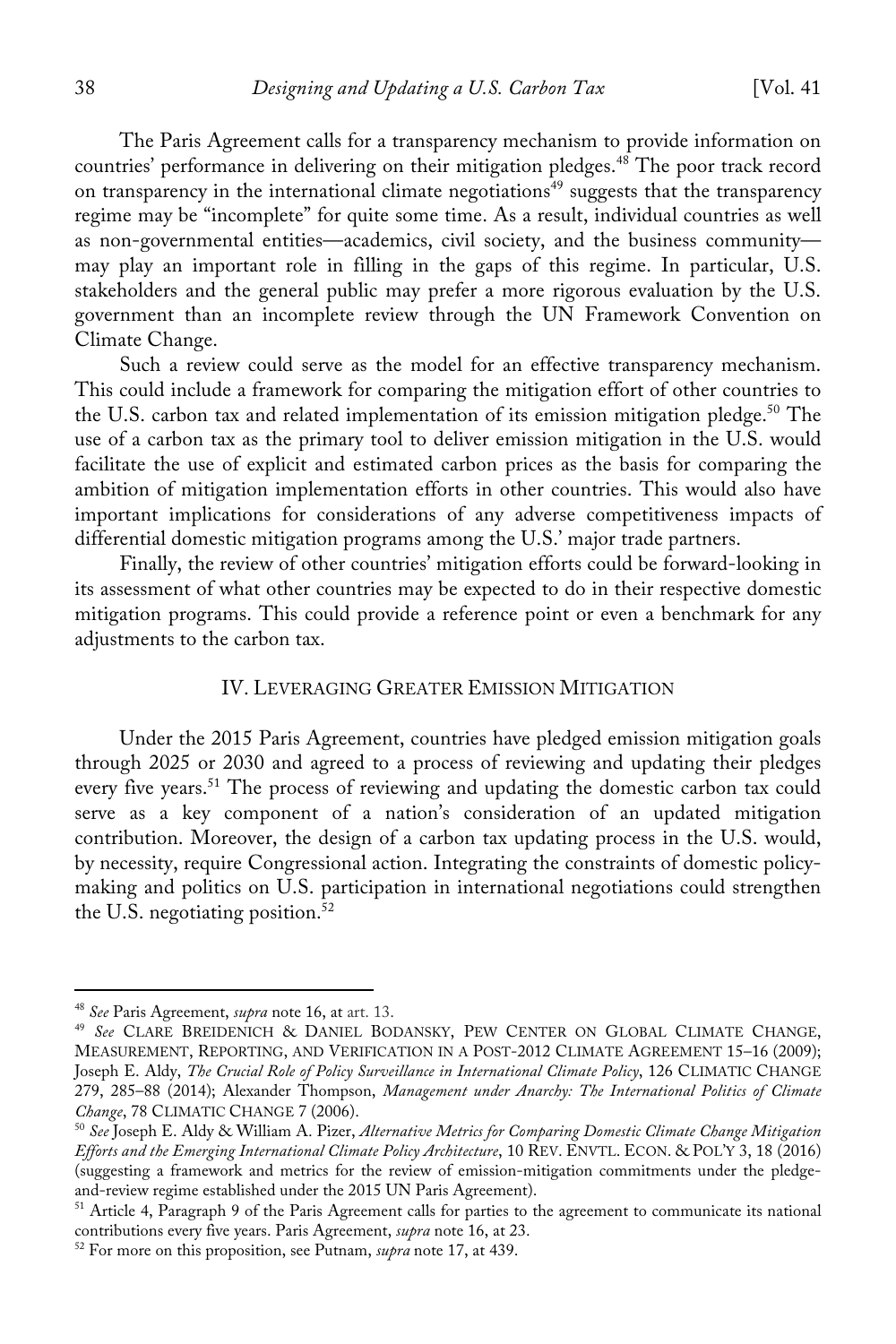This creates an opportunity for leveraging greater ambition by other countries. For example, the executive branch could propose a carbon tax before the next UNFCCC pledging round but request Congressional action only after that round. If other countries pledge sufficiently ambitious mitigation contributions, then this could reassure domestic stakeholders and policymakers of the seriousness of our partners' efforts and intentions. In this case, the executive branch would advocate for support of the resolution to update the carbon tax. If others' pledges are weak and not comparable to the U.S. pledge, then the executive branch could request the rejection of the resolution.

In the long-term, such an approach could enable convergence in carbon pricing if the U.S. (and perhaps a few other major parties to the negotiations) focus on the price of carbon as the standard for measuring and comparing mitigation ambition. Transparency and review of how the U.S. and other carbon tax countries increase their domestic price of carbon would serve as evidence of a country ramping up its ambition. In addition, such carbon price convergence could square with how a price-oriented approach to mitigation contributions could enable broader and more robust international coordination. 53

#### **CONCLUSION**

A carbon tax provides a clear, predictable price signal to businesses and households. Nonetheless, the uncertainties that characterize the climate change problem suggest that the initial carbon tax level and trajectory may not be appropriate as more information is acquired about the impacts of climate change, the efforts of other countries to tackle climate change, and the domestic economic impacts of the carbon tax.

This updating proposal aims to balance the predictability of the carbon price with the need to account for new information on the impacts of climate policy. Given the considerable uncertainties about the severity and timing of the risks posed by climate change, the economic impacts of a carbon tax, and the efforts by other countries in mitigating their emissions, policymakers and the public will want to adjust climate policy as these uncertainties are resolved (at least partially). Structuring the discretion through the scheduled reporting and Presidential recommendation process can ensure that businesses and households can anticipate and credibly predict the evolution of U.S. carbon tax policy.

This structured discretionary approach could complement or substitute for a rulesbased approach to addressing uncertainty, such as the Prof. Metcalf and Dr. Hafstead et al. proposals.<sup>54</sup> The rules-based approaches have the appeal of implementing automatic adjustments in response to new information, such as the failure of national emissions to meet a specified emission goal. The limitation of rules-based approaches, however, is that they cannot address all types of uncertainty. For example, the adjustments envisioned in the Hafstead et al. proposal would address downside uncertainty in the mitigation

<sup>&</sup>lt;sup>53</sup> For proposals on coordinating domestic carbon prices in a multilateral climate change agreement, see generally Richard N. Cooper, *The Case for Charges on Greenhouse Gases*, *in* POST-KYOTO INTERNATIONAL CLIMATE POLICY: IMPLEMENTING ARCHITECTURES FOR AGREEMENT 151–78 (J.E. Aldy & R. N. Stavins ed. 2010); Martin L. Weitzman, *Internalizing the Climate Externality: Can a Uniform Price Commitment Help?*, 4 ECON. ENERGY & ENVTL. POL'Y 37 (2015). 54 *See* Metcalf, *supra* note 9; Hafstead et al., *supra* note 10.